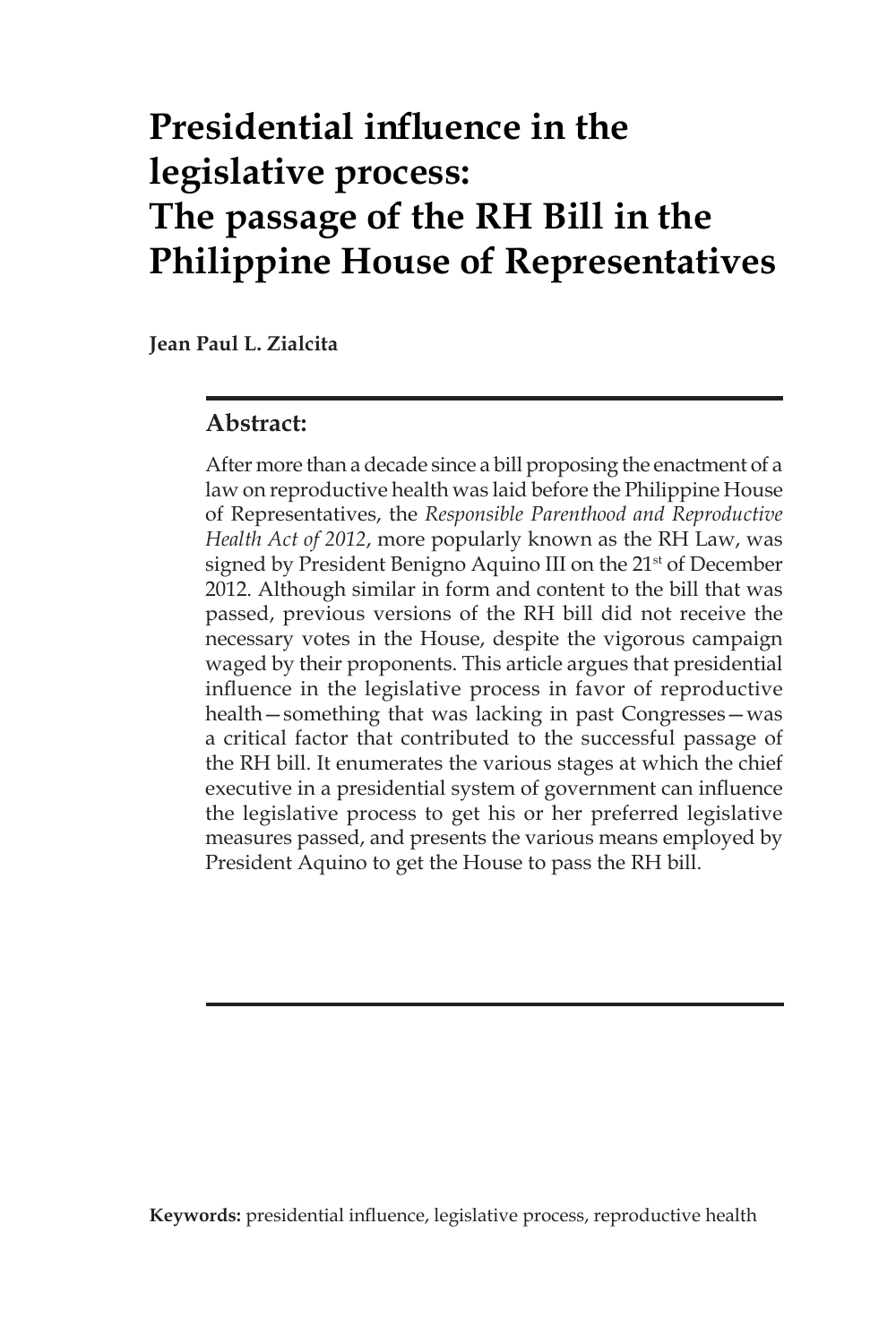# Introduction

Republic Act No. 10354, known as *The Responsible Parenthood and Reproductive Health Act of 2012*, or the RH Law for short, was signed by President Benigno Aquino III on the 21st of December 2012. His signature was the final step of a journey that began more than a decade previously, when a bill proposing the enactment of such a law was first filed in the House of Representatives (HOR) of the Philippine Congress as House Bill No. 4110 or the *Reproductive Health Care Act of 2001*. That it took so long for the HOR to finally pass the bill, most people would probably agree, was due to the bill's controversial nature, dealing as it did with what are considered life and morality issues (e.g., contraception and sex education)—issues about which the nation is greatly divided. Most people would probably agree as well that the bill passed in no small part as a result of the President's support for it. None of the previous versions of the bill (i.e., those filed in the 12th, 13th and 14th Congresses) received presidential endorsement. In fact, Gloria Macapagal Arroyo, who was president from 2001 to 2010, was very much against the passage of a reproductive health bill and made her sentiments about it clear to everyone (Esguerra & Cabacungan, 2008). Hence, none of those previous versions managed to reach beyond the period of debate after first reading, despite the demand for reproductive health legislation articulated by civil society groups and influential international organizations. In contrast, the version filed in the 15th Congress received a considerable amount of support from President Aquino and was eventually approved on second reading on the 13th of December 2012 and on third reading a mere four days later. Clearly, presidential endorsement was a critical factor that contributed to the successful passage of the bill in Congress.

Among the lessons that can be learned from this episode in Philippine legislative experience, one that this article wishes to highlight, is the important role the Philippine president may sometimes choose to play in the legislative process. Concretely, the passage of the RH bill into law will be used to illustrate the various means Philippine presidents have at their disposal to influence the legislature to pass bills they support.

The next section of the article enumerates the various stages at which the chief executive in a presidential system of government can influence the legislative process to get his or her preferred legislative measures passed. The third section presents a brief historical background of the RH Law, from the time it was introduced as a bill in the 12th Congress (2001-2004) to its passage in the 15th Congress (2010-2013). The fourth section presents the various means employed by President Aquino to ensure the passage of the RH bill in Congress. Some concluding remarks end the article.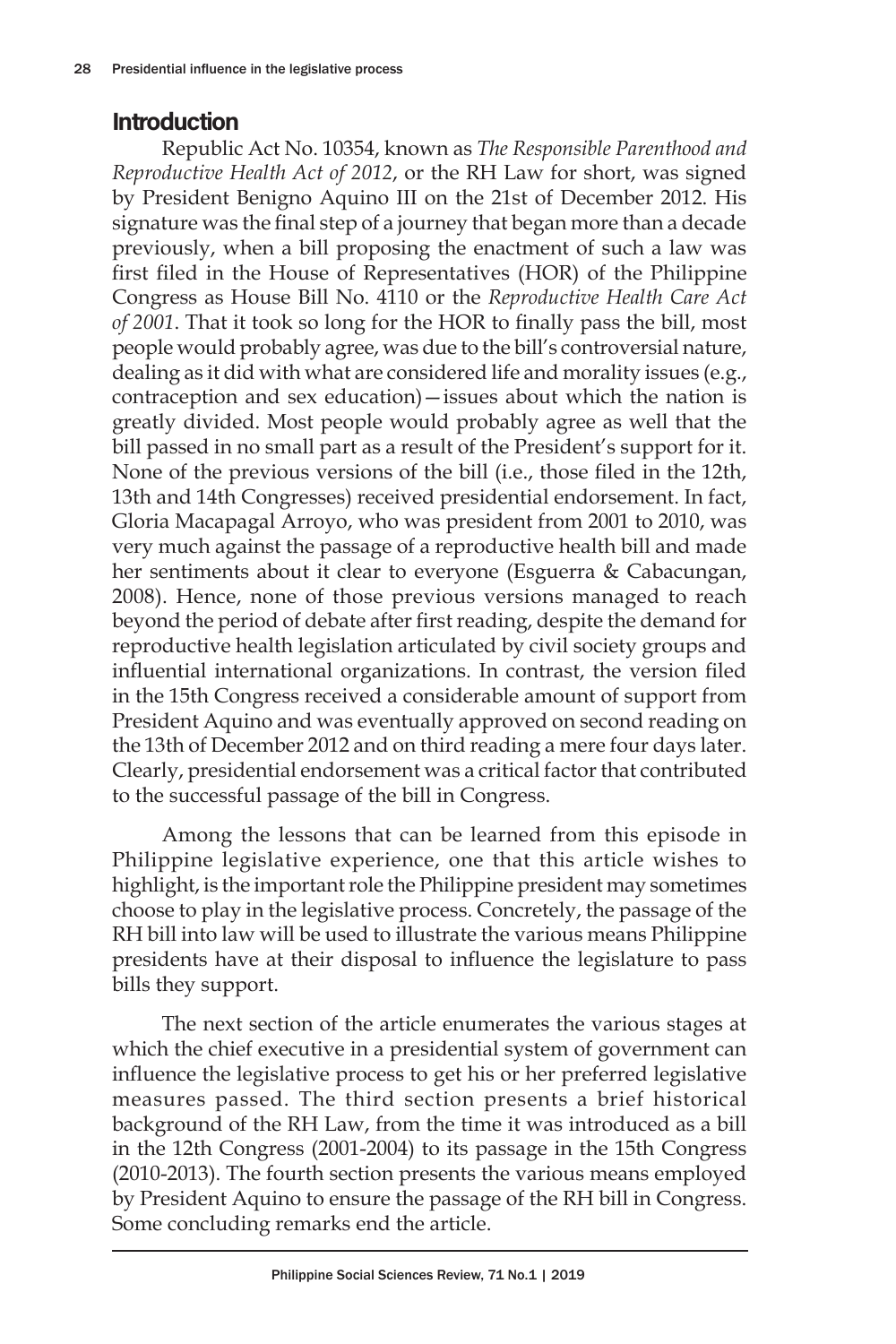# Presidential influence in the legislative process

Presidents can influence the legislative process at several of its stages. This is due in large part to the various roles they play in the policy-making process (Gleiber & Shull, 1992). The case of the Philippines is explored below.

## Agenda-setting stage

Perhaps the most important stage at which presidents are able to exert influence on the process is at its *agenda-setting* stage (Gleiber & Shull, 1992). Presidents are possessed of the power to initiate legislation they deem necessary in order to carry out their program of government. This they do when they submit their proposed budget of expenditures and revenue sources to Congress, which usually comes with a corresponding legislative agenda—a list of legislative measures they may need passed by Congress, not only to ensure that their proposed program is adequately funded, but often to make sure that whatever action the Executive Branch they head takes in the execution of the program is covered by appropriate legislation. As part of the system of checks and balances in a presidential system, the Executive Branch can only spend what the legislature allows it to spend and is, for the most part, constrained in the fulfillment of its mandate by existing legislation. Hence, the need for presidents to present their budgets and legislative proposals to Congress for approval.

Clearly, the power to initiate legislation is a source of presidential influence in the legislative process. It is at this stage that presidents can take the lead in guiding the work of Congress towards the achievement of their goals. How these goals are determined involves several factors such as the strength of public opinion regarding public issues the government is expected to address, the goals of the president's party, the demands of active and relevant interest group organizations and social movements, as well as the president's own attitudes, beliefs and preferences (Gleiber & Shull, 1992). Whatever may be the sources of the presidential legislative agenda, Philippine presidents are expected to declare their priority legislative preferences during their annual State of the Nation Address (SONA).

In the Philippines, one of the institutionalized mechanisms presidents can use to push their legislative agenda in Congress after it has been declared in the SONA is the Presidential Legislative Liaison Office or PLLO. Created by President Corazon Aquino as a way of bridging the gap between the executive and legislative branches of the state, its main task was "to follow up on the progress of the Executive's legislative initiative in Congress" (Caoili, 2006, p. 323).

The PLLO coordinated the system of the Legislative Liaison Offices (LLO) in each executive department which tracked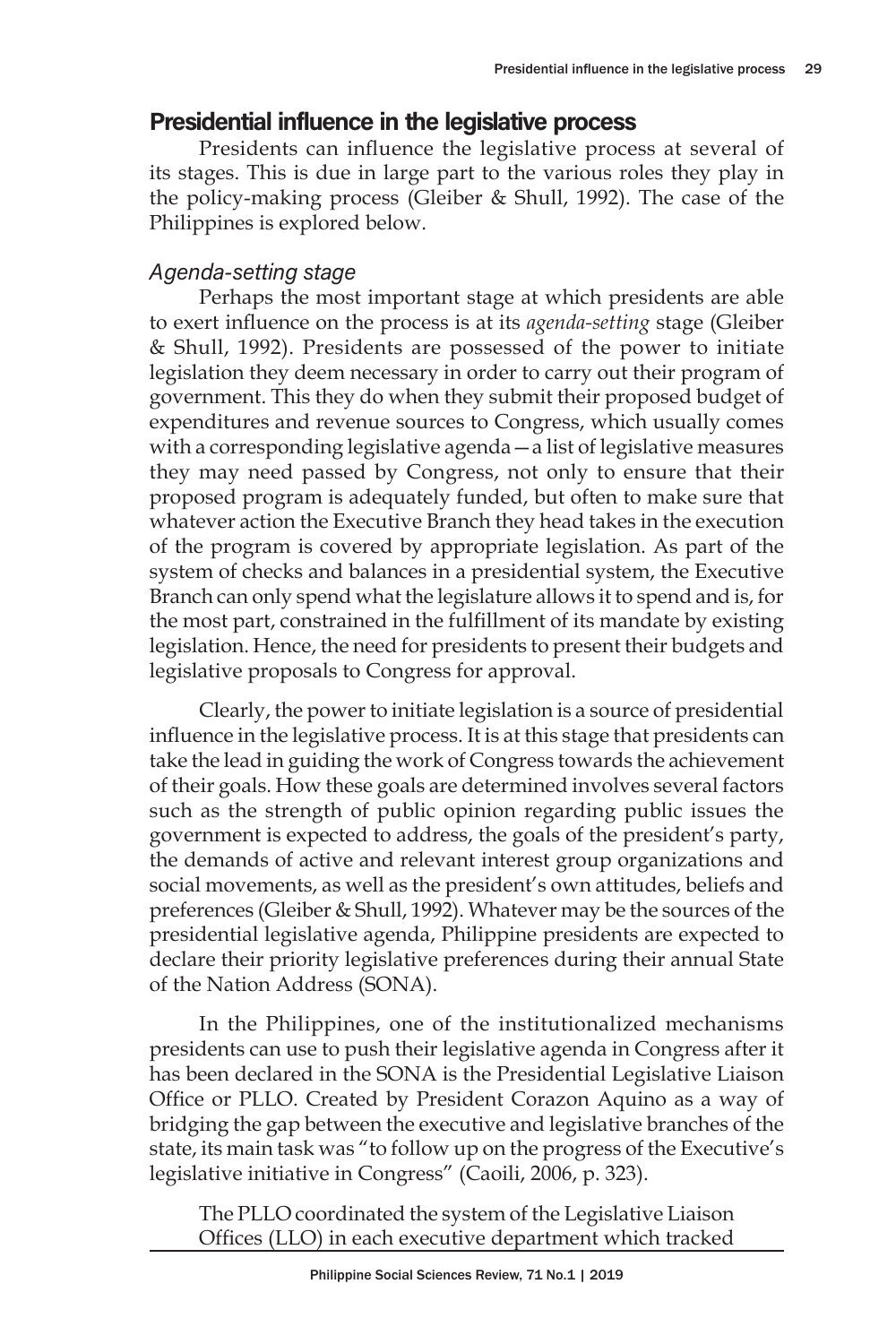down the progress of legislation recommended by the President (Cory Aquino)…President Ramos also retained the PLLO to monitor the enactment of bills in Congress that had been recommended by the President. This greatly helped in facilitating necessary legislation during the Ramos administration. (Caoili, 2016, pp. 323-324)

Perhaps an even more powerful mechanism available to Philippine presidents to gain support for their priority legislation from Congress is the Legislative-Executive Development Advisory Council or LEDAC. Created early into Fidel Ramos's presidency through Republic Act 7640,

LEDAC institutionalized collaboration of Congress and the President in the enactment of policies and programs of the government. Members of the LEDAC include the leaders of the Senate and House of Representatives, together with their minority floor leaders, cabinet members, leaders of the local government leagues, and sectoral leaders. They collectively served as the advisory and consultative body to the President and the Congress. (Caoili, 2006, p. 323)

As a testimony to its importance, during President Ramos's term in office, the LEDAC "enabled the passage of important legislation, particularly supportive of the president's policy directions for government reform and economic development" (Rebullida, 2006, p. 198).

Finally, a president who wants his proposed legislation to be given priority by the HOR could certify it as "urgent". On paper, presidential certification is reserved for bills that need to be enacted expeditiously to meet a pressing public calamity or emergency, and it merely means the waiver of the rule which requires that a final printed copy of the concerned bill be distributed to all members of the HOR three days before a final vote on its approval is taken<sup>1</sup>. In practice, however, certification seems to mean much more than this, judging from the fact that bills which have nothing to do with addressing public calamities or emergencies have been certified urgent in the past<sup>2</sup> and that individual legislators and civil society groups who lobby for the passage of bills they support often appeal to the president to certify them as urgent<sup>3</sup>. This is because, although certification does not guarantee that a bill will be approved, it does represent a strong message from the president to the members of the HOR that the proposed legislation is important to him and that he wants them to expedite its progress through the legislative process.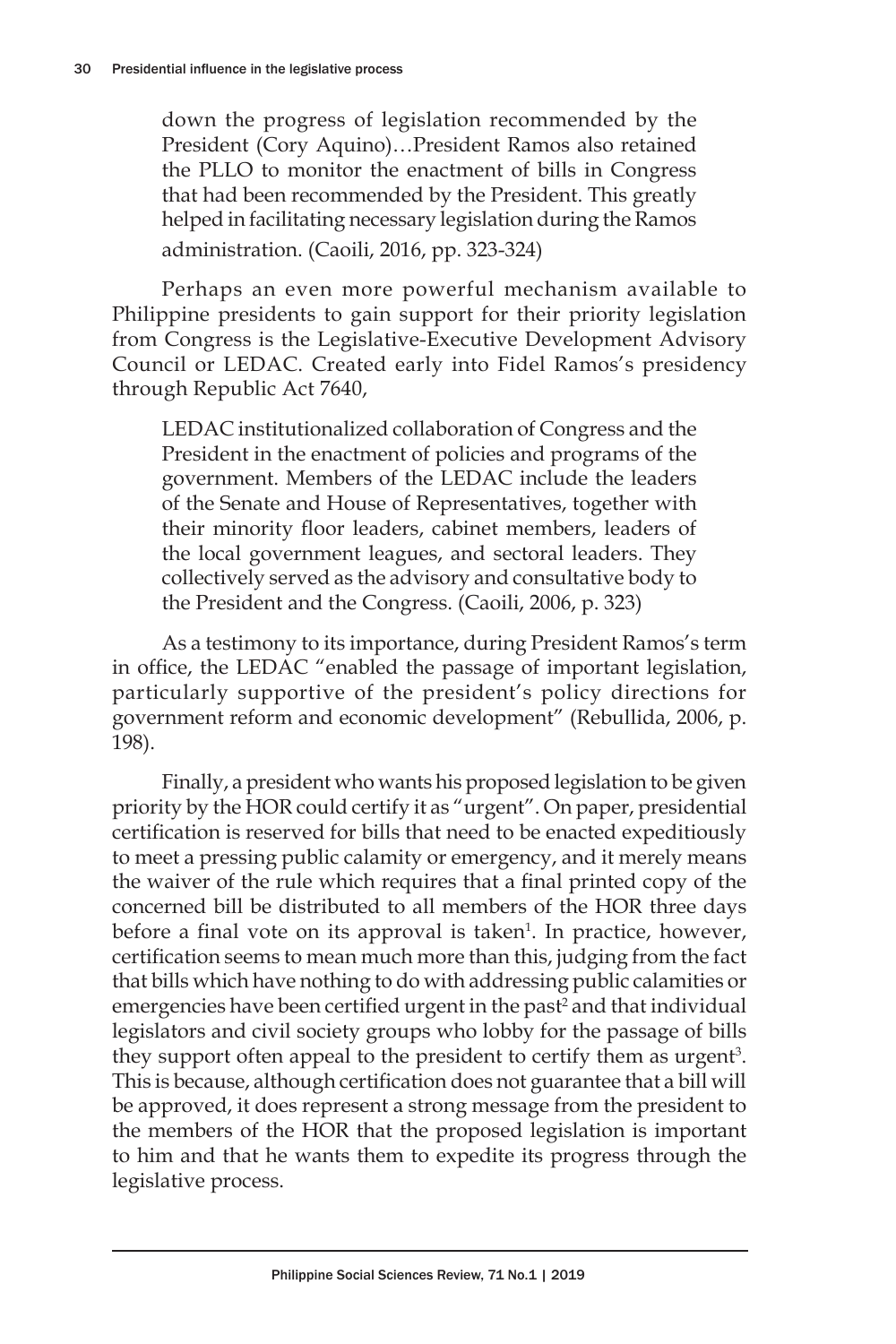## Formulation-modification and adoption stages

Any proposed legislation coming from the president is only acted upon by Congress if one of its members sponsors it. In the Philippines, a bill introduced in the HOR undergoes review, debate, modification and finalization over a process that involves three Readings of the bill. Gleiber and Shull (1992) call this the *formulation-modification* and *adoption* stages of the legislative process—the latter stage referring to the approval of the final version of the bill by Congress and its passage into law when the president affixes his signature to it.

At First Reading, the bill is assigned to the appropriate standing committee which studies it and decides, after deliberation, to either shelve it if its members are unable to iron out their differences regarding the appropriate form the bill should take, or prepares a committee report endorsing it to the rest of the House membership for plenary deliberation on the House floor.

If it is reported out, the bill is calendared for Second Reading, after which it undergoes debate on the floor. It is at this point that members of the House discuss the merits and flaws of the proposed bill—when any member of the House may be allowed to deliver a speech in favor of or in opposition to it. In the HOR, this period is terminated only when a majority of House members vote to end the debates. The next step is the period of amendments, in which House members are allowed to propose amendments to the bill for consideration and adoption or rejection by its sponsor(s). Once the periods of debate and amendments have ended, the standing committee to which the original version of the proposed bill was assigned prepares a final version of the bill incorporating all relevant amendments proposed—which is then presented to the entire House at third reading for approval.

If approved at Third Reading, the bill is sent to the Senate where it undergoes a review, debate, modification and adoption process similar to that used in the HOR. Assuming that the Senate approves its own version of the bill, the House and Senate versions need to be reconciled by a Conference Committee composed of House and Senate members appointed to the task by the Speaker of the House and the Senate president respectively. Given that its deliberations are held behind closed doors and no minutes of such deliberations are taken, the Conference Committee is viewed by some as the most powerful committee in Congress (Caoili, 2006). The reconciled version of the bill is then sent to the two chambers for final approval.

Once approved by both chambers, the bill is sent to the president for signature. At this point in the approval stage, the president can either sign the bill into law or veto it. If he vetoes it, Congress has the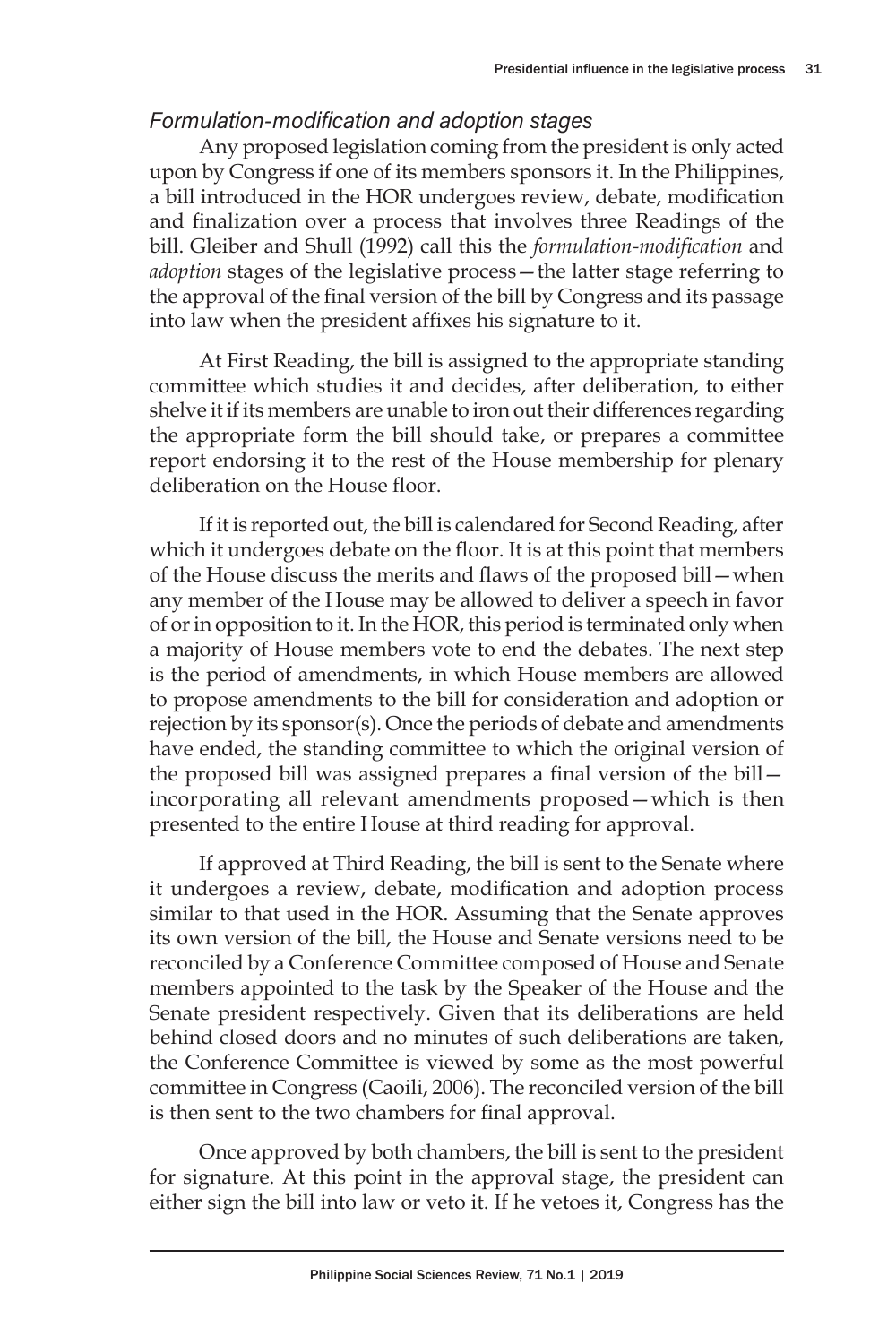power to overturn the presidential veto through a two-thirds vote of all members of each of its chambers. If the two-thirds vote is achieved, then the bill passes into law.

In light of this very brief discussion of the multiple steps involved in the formulation-modification and adoption stages of the Philippine legislative process, one can easily identify the crucial points in the process at which a president may need to exert his influence so as to get Congressional approval for his or her preferred bills. In simple terms, if a president wants to ensure smooth passage for his priority legislation, he could exert influence at steps in the processes in which the bill may either be rejected or stalled on the one hand or passed onto the next step on the other.

At the HOR, perhaps the most crucial points at which a president's favored bills could flounder are when the bills are in the hands of the standing committee to which they were first referred after first reading, the Committee on Rules which is in charge of scheduling bills for debate on the floor, and the bicameral Conference Committee that reconciles both House and Senate versions of approved bills. This is because each of these committees has the power to effectively "kill" a bill by deciding not to act on it.

To ensure that a bill receives committee attention, the president could enlist the support of partymates or supporters in Congress who are assigned to the relevant committees to move the legislation along. In trying to influence committees, crucial among the House members whose support and cooperation the president would be wise to procure is the Speaker, since not only is he or she mandated to "prepare the legislative agenda for every regular session, establish systems and procedures to ensure full deliberation and swift approval of measures included therein" (House Rule IV, Section 15, a), he or she has the duty to "exercise general supervision over all committees and, in furtherance thereof, conduct regular monthly meetings with the chairpersons and vice-chairpersons of all standing and special committees to set legislative targets, review performance in the attainment of targets, ensure that the priority legislative measures of committees are attuned to the legislative agenda of the House, and resolve such other issues and concerns that affect the operations and performance of the committees" (House Rule IV, Section 15, c ). It is well known that Presidents Ramos and Macapagal-Arroyo were fairly successful in getting the HOR to support their respective legislative agendas because of the support lent them by Jose de Venecia, who effectively used his powers as Speaker of the House to direct the work of the committees.

Another point at which a bill may falter along the legislative process is when it is at the phase of deliberation and debate on the floor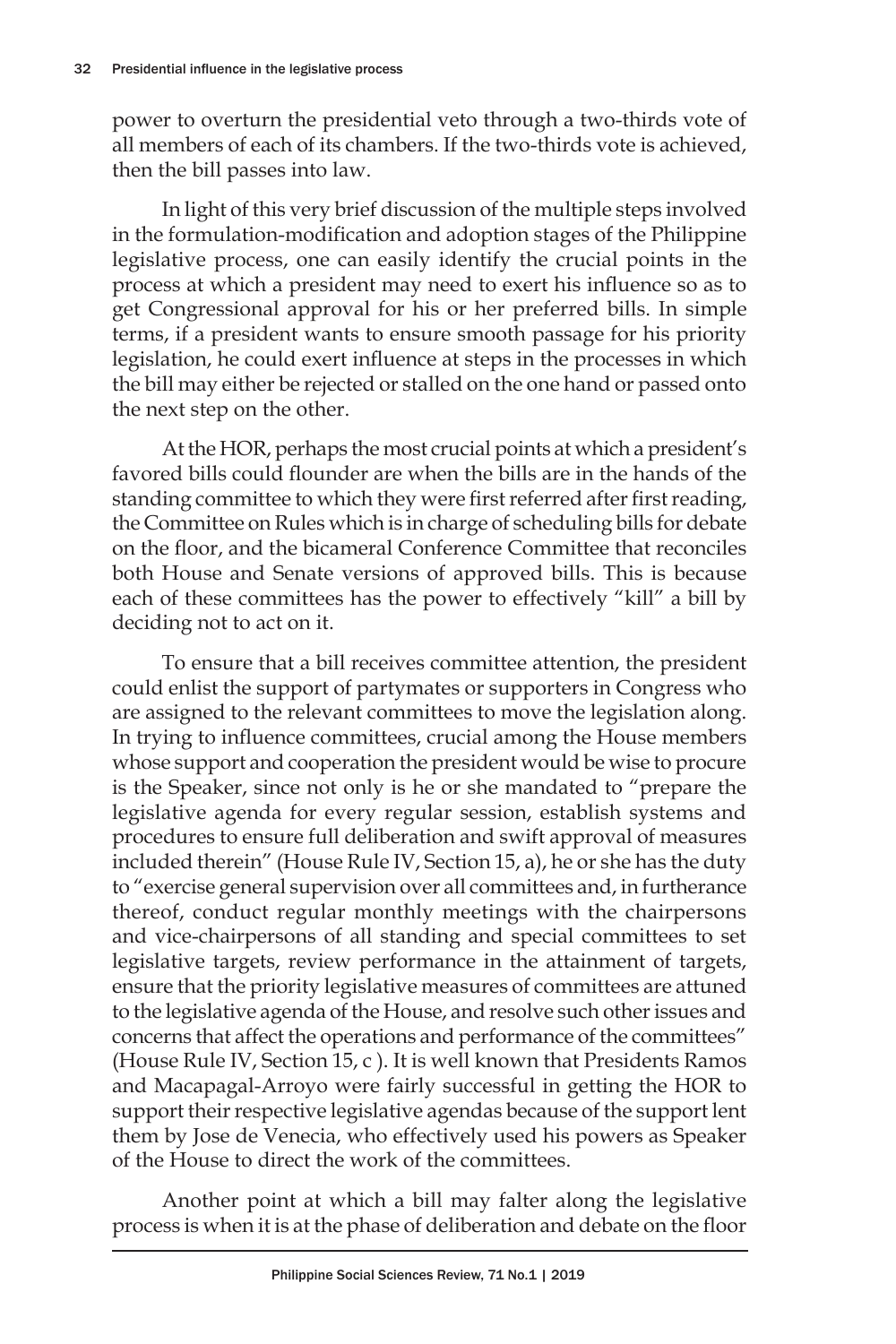and during the period of amendments. If forces for and against a bill are equally balanced, each can prevent the other from making any progress, blocking each other's proposals and not leaving room for negotiation and compromise. Debates can go on and on until no time is left to draw up a version that can be voted on. Or if debates are eventually terminated, delays could still occur at the period of amendments, depending on the number of amendments proposed. House members opposed to a bill could prolong this period by proposing as many amendments as they can think of and asking that a vote be taken for every amendment rejected by the bill's sponsor(s) (Gonzales predicts House approval of RH Bill, 2012). In this situation, rather than inactivity or non-action by a committee killing a bill, what does the job is "talking the bill to death" or the inability of opposing camps within the House to give in to one another and agree on a compromise position. To get out of this state of deadlock or stalemate, the president could again solicit the assistance of his partymates or allies in the HOR to close the periods of debate and amendments through a majority vote on motions to end them.

Finally, a bill may be defeated if the majority of HOR members votes against it at Second or Third Reading. At these votes, presidential influence may again be exerted through allies and supporters within the HOR, or by making his preference for the passage of the bill clear to the HOR through public declarations of support for it (e.g., in speeches and interviews) and/or certifying it as urgent.

## A brief history of the RH Law

The first bill filed in the Philippine House of Representatives which carried the term "reproductive heath" in its title was House Bill No. 4110 or the *Reproductive Health Care Act of 2001*, filed in 2001 during the 12th Congress by the Honorable Bellaflor J. Angara-Castillo, representative of the lone district of Aurora province (Fonbuena, 2012c). This first RH bill was discarded by the HOR after the first reading when the Chairman of the Health Care Committee, the Hon. Antonio P. Yapha Jr. of the 3rd district of Cebu, withheld his endorsement of the bill due to medical findings which showed that a number of contraceptives it proposed to have distributed through government funding were known to cause cancer and abortions ("HB 4110 junked", 2004).

In the 13th Congress, the RH Bill was re-filed as House Bill No. 16 (later substituted by House Bill No. 3773) or the *Reproductive Health Act of 2004* by the Hon. Edcel C. Lagman of the 1st district of Albay. Once again, this bill did not get past first reading, with the Committee on Rules failing to schedule the committee report prepared by the Committee on Women for second reading (Democratic Socialist Women of the Philippines, 2012).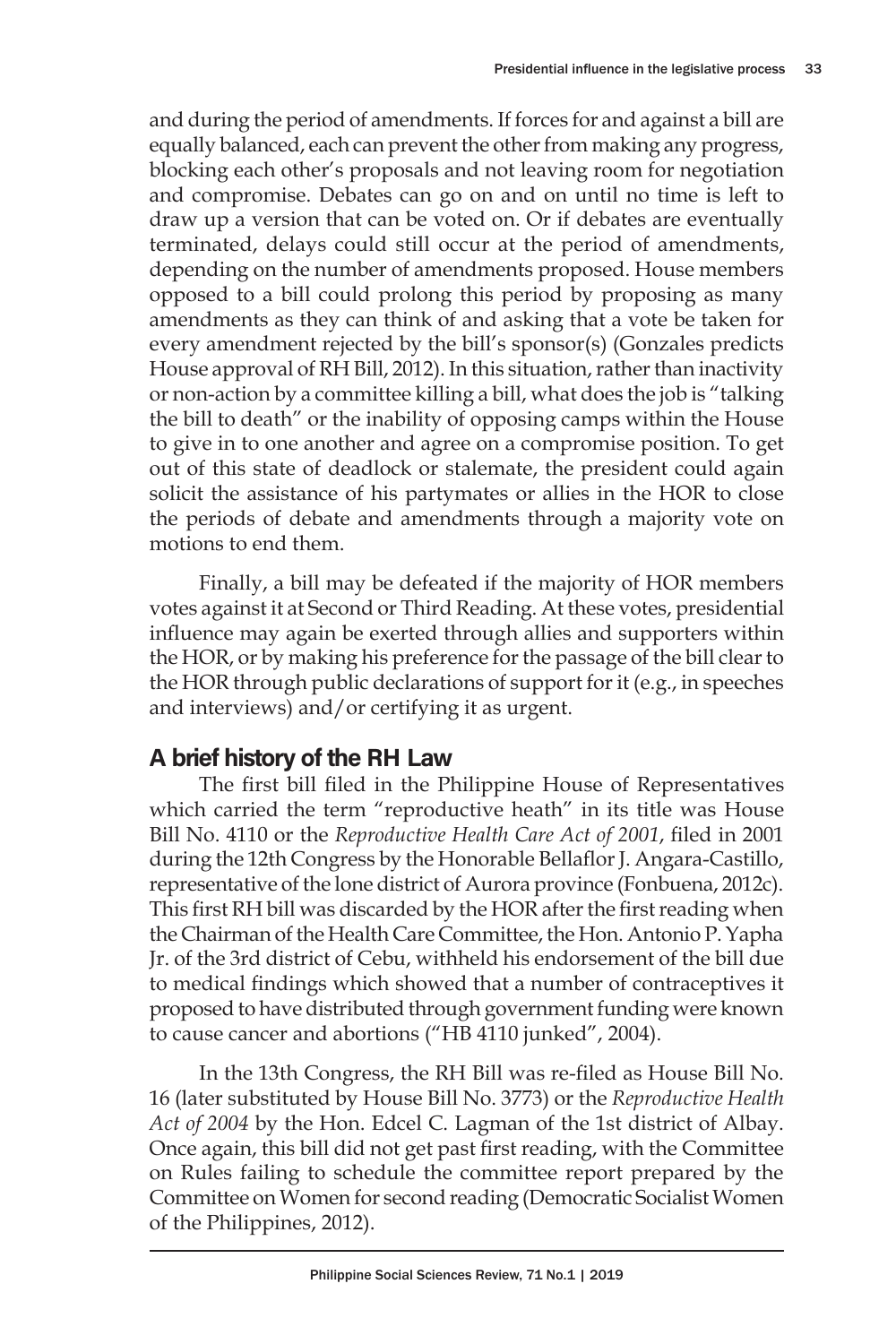In the 14th Congress, the RH Bill was again filed as House Bill No. 5043 or the *Reproductive Health and Population Development Act of 2008* by Hon. Edcel Lagman, and this time it managed to reach plenary deliberations after second reading. It did not progress beyond this stage in the legislative process, however, due to the long discussions several of its controversial provisions provoked on the floor. It was also believed that the bill, even if the HOR had passed it, would have been vetoed by then president, Gloria Macapagal Arroyo (Esguerra & Cabacungan, 2008).

It was in the 15th Congress that the RH Bill, approved by the Committee on Population and Family Relations as House Bill No. 4244 or the *Responsible Parenthood, Reproductive Health and Population and Development Act of 2011*, finally made it past third reading on 17 December 2012. A parallel bill filed at the Senate—Senate Bill No. 2865 or the *Reproductive Health Act of 2011*—was also passed on final reading on the same day. Within two days, the bicameral committee tasked with reconciling the House and Senate versions of the bill had a consolidated version ready for the president's signature. On the 21st of December, after years in the making, the RH Bill was signed into law as Republic Act 10354 or the *Responsible Parenthood and Reproductive Health Act of 2012*.

Throughout the history of the RH Bill in Congress, forces in support of it were balanced against by those that were opposed to it. On one side, taking the lead in support of its passage was the Philippine Legislators' Committee on Population and Development Foundation, Inc. (PLCPD), a non-governmental organization (NGO) of legislators which "primarily works within the halls of Congress" to develop "policy champions" and generate "viable, responsive and people-centered policies on population and human development" (PLCPD, n.d.). The PLCPD is partnered with various international and local groups and agencies such as the United Nations Population Fund and the Reproductive Health Advocacy Network (RHAN), "a coalition of non-government and people's organizations championing reproductive health, reproductive rights, and development concerns for the health, well-being and empowerment of the Filipino people" (RHAN, n.d.). On the other side, at the forefront of efforts to prevent the RH Bill's passage was the Catholic Church in the Philippines speaking though its episcopal conference—the Catholic Bishops Conference of the Philippines (CBCP)—and various pro-life groups such as Pro-Life Philippines and Couples for Christ. For over a decade, these two forces seemed evenly matched, with neither succeeding in completely overcoming the other.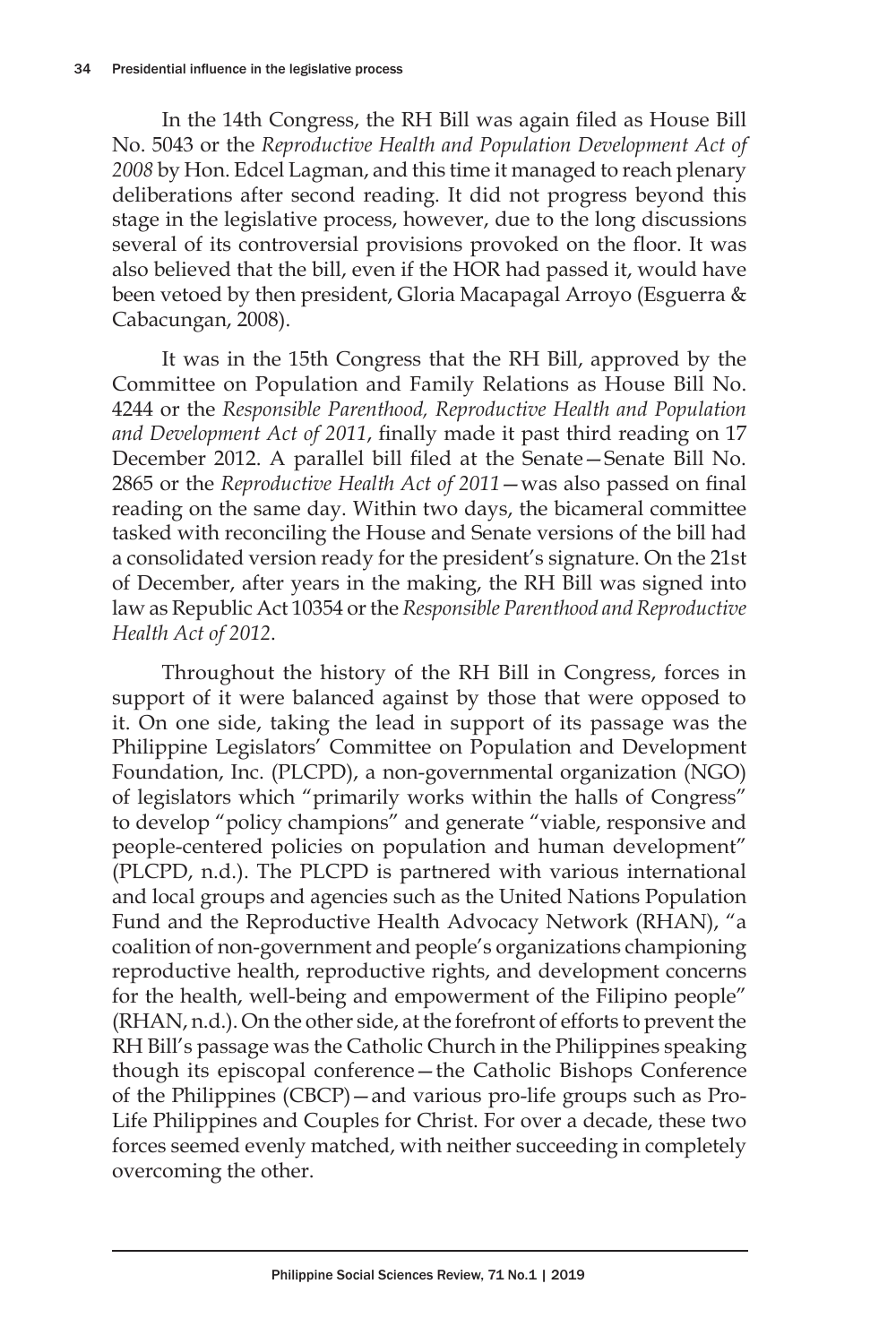But in 2012, legislators and groups favoring the passage of the RH Bill finally prevailed over their opponents, and the bill became law. Why this happened can be traced to a number of factors, but a very conspicuous change that took place in the battle between the two camps was the support lent to the passage of the bill by the president himself—support that all previous incarnations of the bill never had. It seems reasonable to assume, therefore, that presidential influence in the legislative process played a key role in the RH bill's passage in the HOR. How indeed President Aquino sought to influence the legislative process to pass the RH Bill is detailed in the next section.

## Presidential support for the RH Bill

President Benigno Aquino III was in favor of the passage of the RH Bill and sought to influence the legislative process to this end at several of its stages, namely, the agenda-setting, the formulation-modification, and the adoption stages. How he did so is discussed below.

## Influencing the agenda-setting stage

As regards presidential influence at the agenda-setting stage, the first thing to note is that President Aquino was not reticent in declaring his support for legislation that would empower the government to provide reproductive health services to the people, especially to those who could not afford them. To be sure, rather than referring to "reproductive health," he preferred to use the term "responsible parenthood", perhaps in a bid to distance himself from the former term's use in connection with abortion, which in countries such as the United States is a component of reproductive health but which is a crime in the Philippines. What he meant by "responsible parenthood" he declared in these five points (Republic of the Philippines, 2011b):

- 1. I am against abortion.
- 2. I am in favor of giving couples the right to choose how best to manage their families so that in the end, their welfare and that of their children are best served.
- 3. The State must respect each individual's right to follow his or her conscience and religious convictions on matters and issues pertaining to the unity of the family and the sacredness of human life from conception to natural death.
- 4. In a situation where couples, especially the poor and disadvantaged ones, are in no position to make an informed judgment, the State has the responsibility to so provide.
- 5. In the range of options and information provided to couples, natural family planning and modern methods shall be presented as equally available.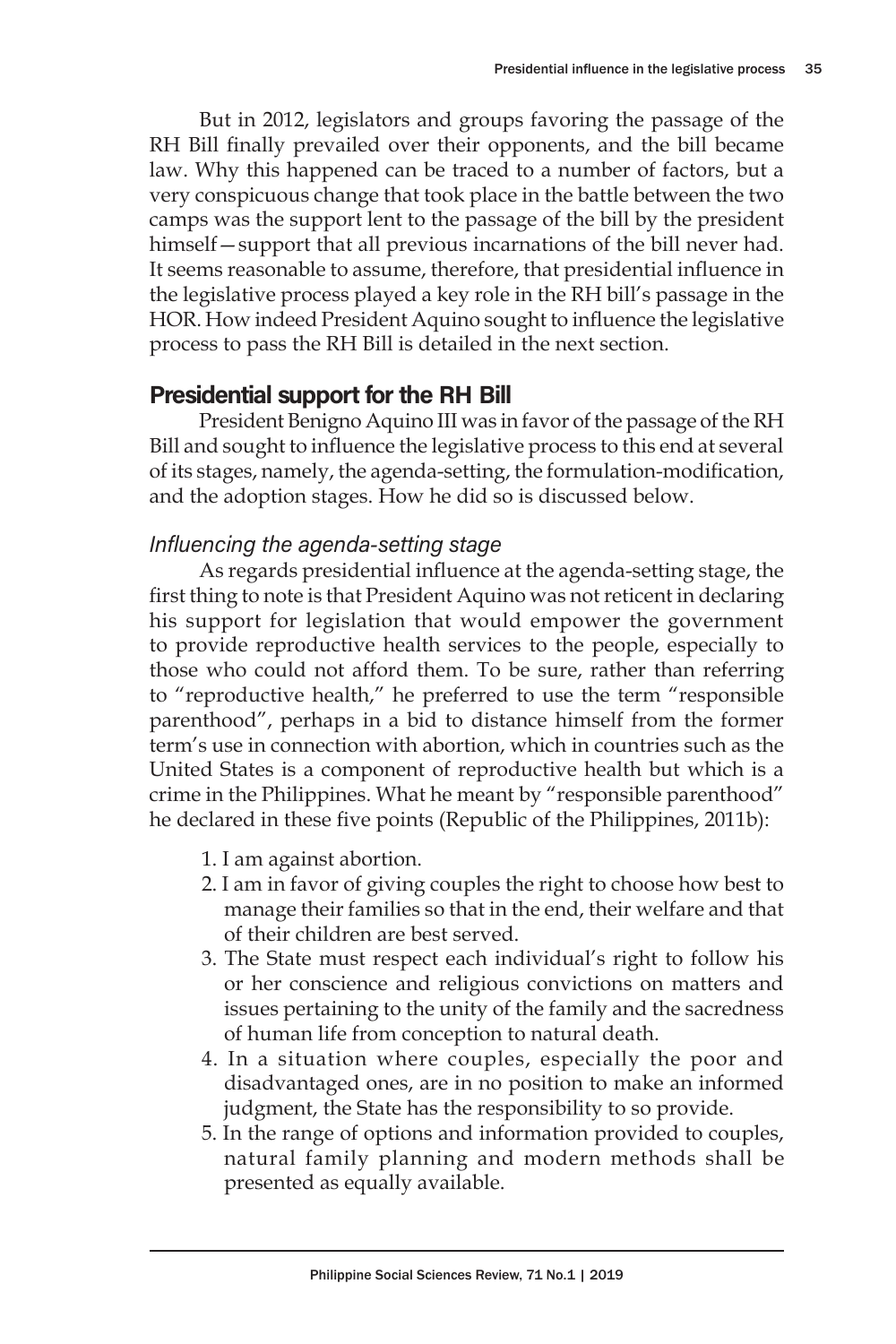Despite strong opposition from the Catholic Church, the President consistently stood by his position on the matter, indicating his preference publicly on a number of occasions. One such occasion was during his speech at the UP Diliman commencement exercises on 17 April 2011, where he declared,

I am resolved to enact into law the principles of Responsible Parenthood. I am aware there are those who oppose this. But it is my duty as our country's leader to reach out to all sectors, to talk to them and calmly discuss the issue at hand—even if there are those who have said that I should be excommunicated. We must listen even to those who, as some point out, come close-minded to the discussion. Ultimately, I need to make a stand. I need to follow my conscience, and I need to do what is right. (Republic of the Philippines, 2011a)

He also declared responsible parenthood the solution to the problems hounding the Department of Education in providing primary and secondary public education to hundreds of thousands of students—a clear signal to Congress that he wanted legislation on it (Republic of the Philippines, 2012).

To make it even clearer that he favored the enactment of a bill on responsible parenthood and reproductive health, he made it a priority bill in his administration's legislative agenda at the LEDAC meeting convened in August of 2011 (Avendaño, 2011). What he endorsed at the LEDAC meeting was an amended version of the RH Bill already filed in the HOR. He had the term "Responsible Parenthood" added to the RH Bill's title and proposed ten amendments, while keeping most of its provisions intact. In fact, for all intents and purposes, the bill he endorsed was the same as the version filed in the HOR, though he preferred to refer to it as the RP (Responsible Parenthood) Bill. By making it part of his legislative agenda in agreement with the leaders of Congress in the LEDAC, the president gave the RH Bill a significant "push" along the legislative process.

## Influencing the formulation-modification stage

Given its long history in Congress, the growing number and strength of House members and civil society groups pushing for its passage, and its being made a priority piece of legislation by no less than the President himself, the RH Bill easily made it past the Committee stage and onto First Reading in the 15th Congress. However, House members, backed by the CBCP and pro-life groups, who opposed its passage, hindered its progress at the stage of deliberation and debate on the floor. The debates on the bill stretched on for months, as anti-RH Bill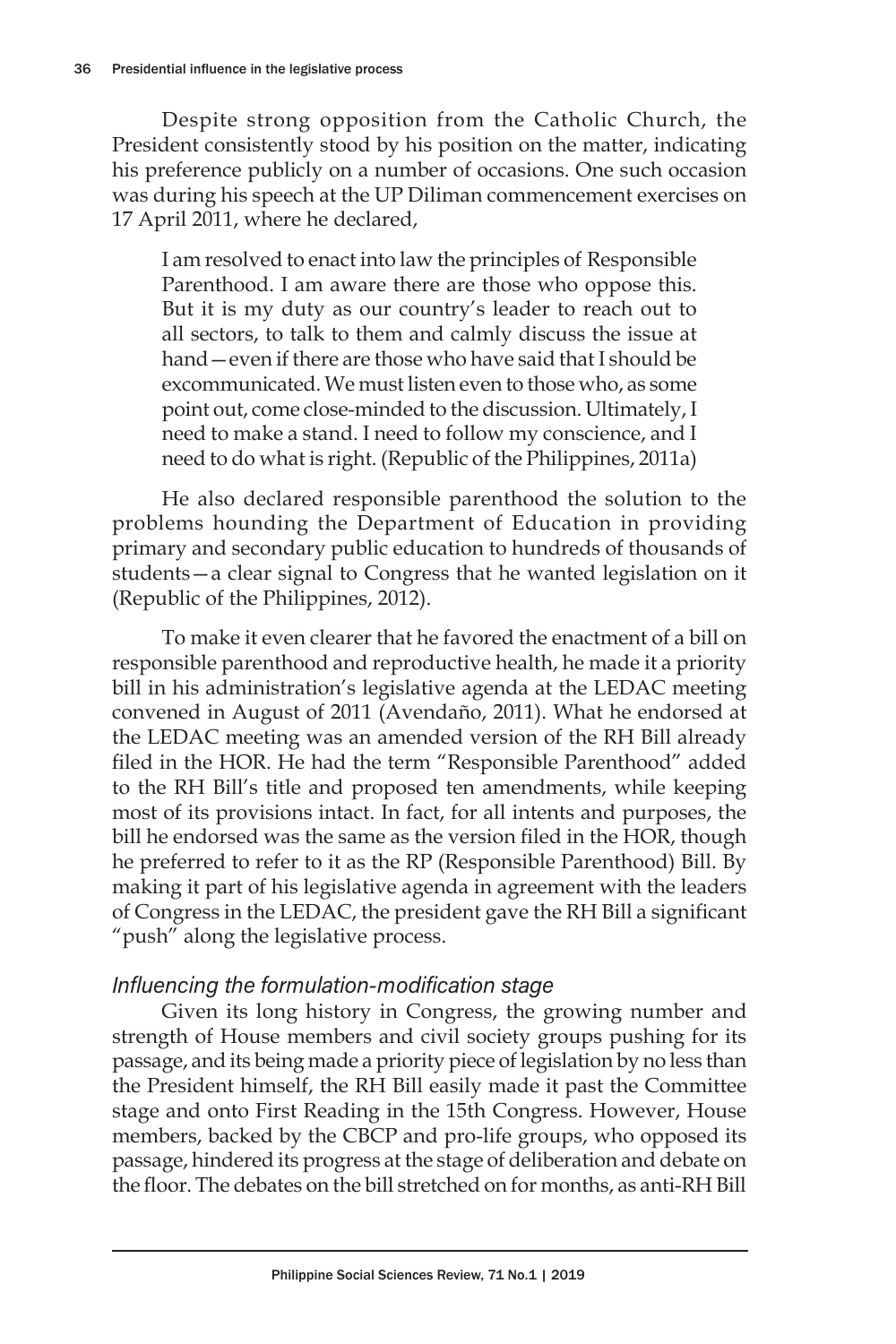House members challenged it from multiple angles—economic, social, political and ethical. The debates could have gone on indefinitely, as neither side was willing to compromise.

It was at this stage that the President once again decided to intervene and use his influence to move things forward. In a lunch meeting with 182 House members at the presidential palace held on 6 August 2012, President Aquino appealed to those present to end the period of interpellations and debate on the RH Bill and move on to the period of amendments. According to a news report (Salaverria & Ubac, 2012), the President argued that the debates had gone on long enough (i.e., for around a year and a half), all issues about the measure had already been discussed fully, and that it was time to move on to the next stage. He apparently made it clear that he was not asking them to vote for the bill; only that he wanted the debates to end and the period of amendments to begin. As testimony to the considerable influence the President had over the lawmakers present at the lunch meeting, that very afternoon, a vote was taken in the HOR to terminate the period of debate.

Despite the fresh impetus to the passage of the RH Bill, it apparently was not until 26 November 2012 that the period of amendments began in earnest (Fonbuena, 2012c). This was apparently because anti-RH Bill legislators sought to delay discussions on amendments to the bill by making privileged speeches one after another (Fonbuena, 2012a).

With time running out for the 15th Congress to pass the bill (the Christmas break was fast approaching, the Senate was still to vote on the version before it, and the versions from each chamber needed consolidation by a bicameral Conference Committee), President Aquino once again elected to intervene in the legislative process by summoning some 170 of his allies in the HOR to Malacañang for a luncheon meeting where he appealed to them to end the period of amendments and call for a vote on the bill ("Aquino asks House allies to vote on RH Bill", 2012). According to one legislator who was present at the meeting, the President did not tell them which way to vote, but made it clear that he himself, had he been a House member, would vote in favor of it "because that would be the only way he could face his constituents with the feeling that he was doing something good" (Walden Bello, quoted in "Aquino asks House allies to vote on RH Bill", 2012).

A mere nine days after the President's appeal, the period of amendments was terminated and a vote on Second Reading was taken. The vote was a close one, with 113 House members voting in favor of the bill and 104 against it (House of Representatives, 2012a, p. 52). On that occasion, the President sought to exert his influence on the legislators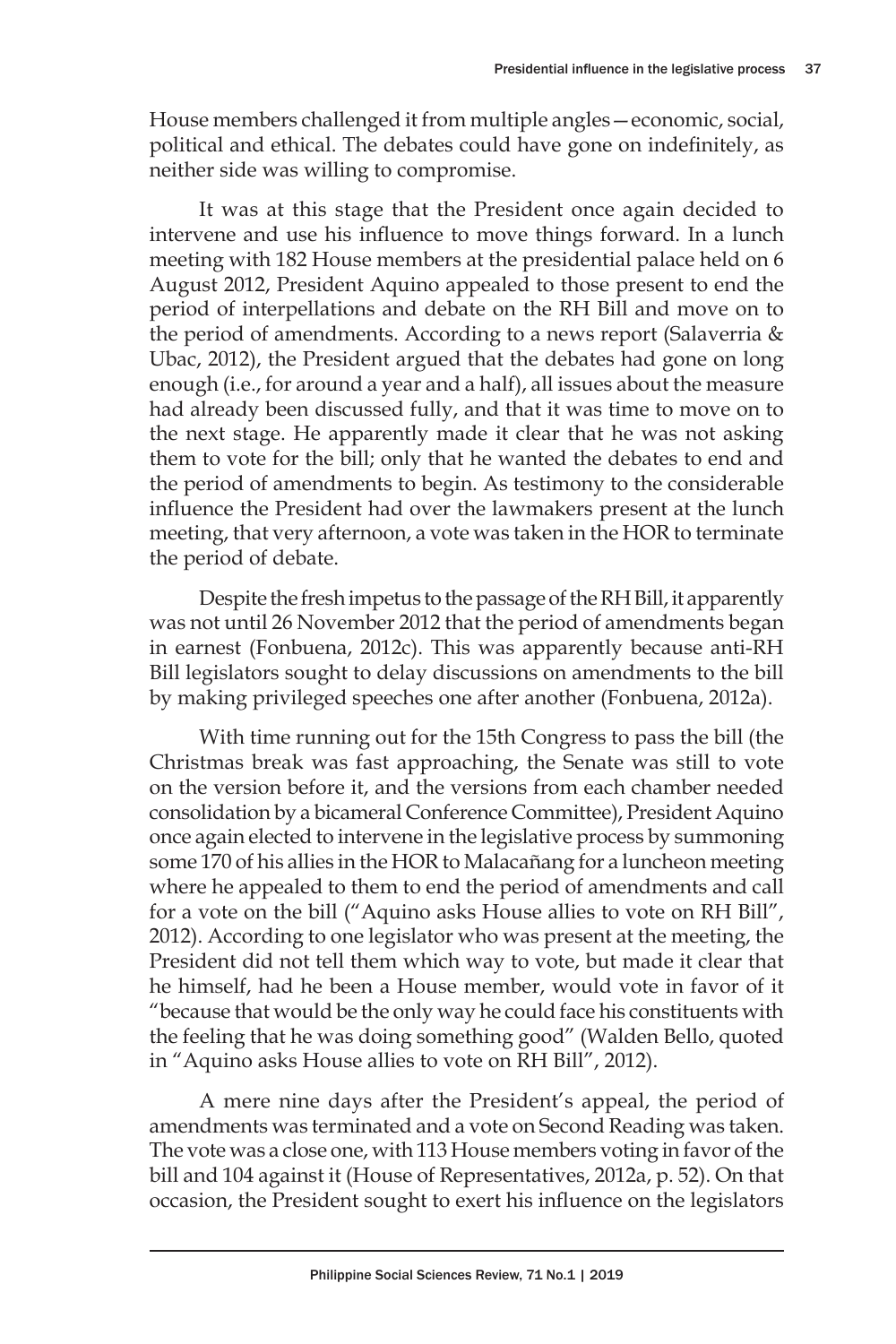by sending high-ranking Cabinet officials to the House to monitor the vote. As *Rappler* put it in one of its online articles,

What stronger message can be sent than sending Malacañang's armada to the House? LP president and DOTC Secretary Manuel Roxas II, budget secretary Butch Abad, Communications Secretary Ricky Carandang, and Presidential spokesperson Edwin Lacierda trooped to the House. They stayed in the South Lounge, the hang out place of solons that is off limits to the media. (Fonbuena, 2012c)

## Influencing the adoption stage

As soon as the RH Bill passed the Second Reading vote, President Aquino sought to ensure that no reversal of the vote took place at Third Reading and that no further delays to its passage would occur. This he did by finally certifying the RH Bill as urgent (House of Representatives, 2012b, p. 2). As mentioned previously, formally, presidential certification means that a vote on Third Reading could be taken immediately after the vote on Second Reading, that is, without having to wait for the distribution of a printed copy of the amended version of the bill and a further three days before a Third Reading vote can be taken. Informally, however, presidential certification is a clear call to partymates and allies in the HOR to approve a bill the president wants passed. As one legislator put it,

More than the procedural aspect that the certification brings, it gives the RH bill an added boost coming no less than PNoy himself. It totally changes the complexion of the bill. And for the doubting Thomases of the Liberal Party in the House, it sends a very clear and unmistakable message to its members as to the stand of its party leaders that we should support its passage. (Majority Floor Leader Neptali Gonzales II, quoted in Cheng, 2012)

Thus did the RH Bill receive final approval at the House of Representatives.

# Concluding remarks

For over a decade, legislators and civil society groups demanding that the Philippine state pass a Reproductive Health Law were time and again frustrated in their efforts by counterpart legislators and civil society groups opposed to the passage of such a law. As a result, from the 12th to the 14th Congress, none of the RH Bill versions filed in the House of Representatives made significant progress along the legislative path.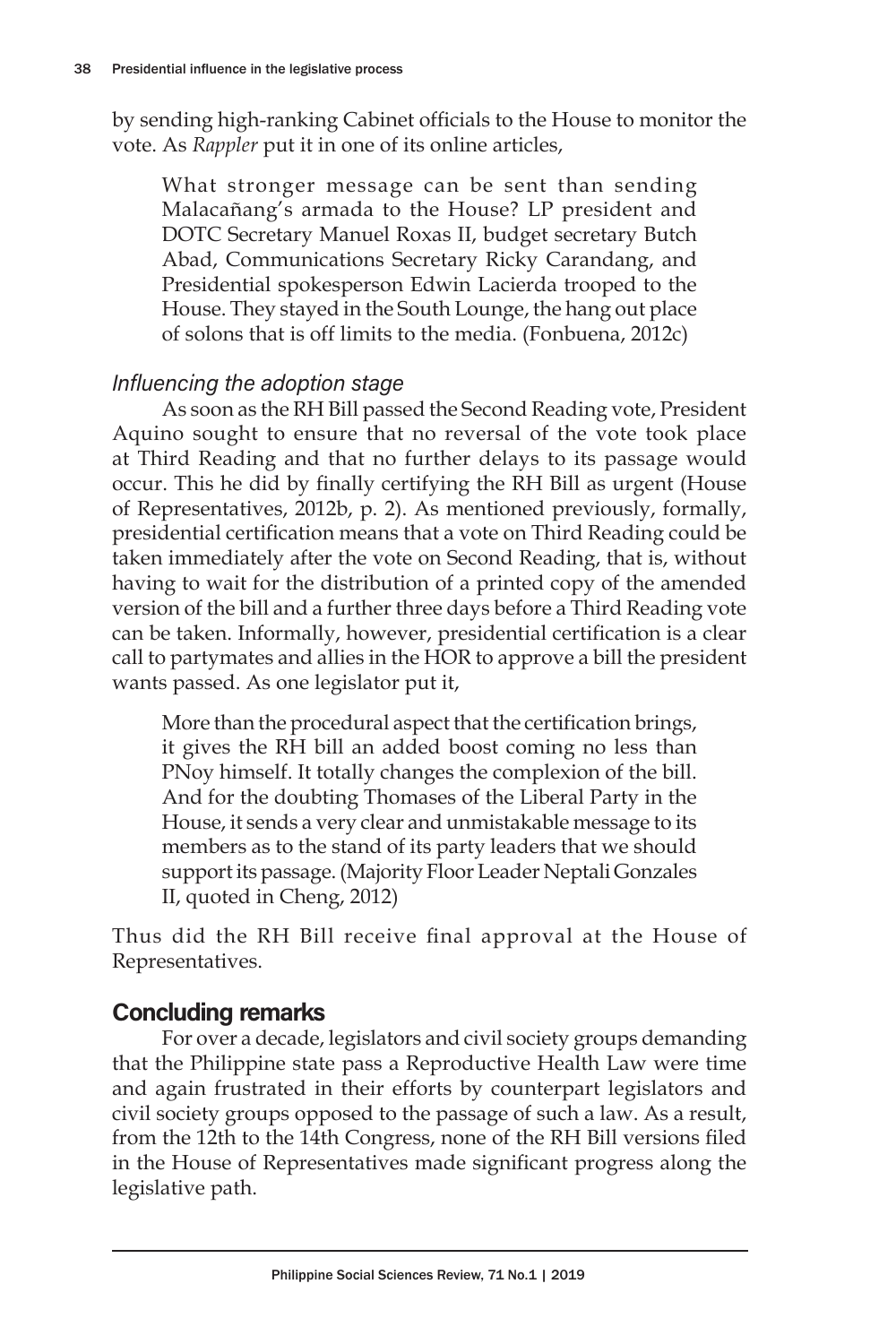But in the 15th Congress, what is now known as the RH Law was finally approved by the HOR. This article proposes that the passage of the bill into law was due in large part to the influence President Benigno Aquino III managed to exert in the legislative process.

It is well known that, in a presidential system, the president can intervene in the legislative process to seek approval of his priority bills because of the various roles he or she plays in public policy making in general. Through the identification of the stages of this policy-making process, points at which the president could intervene in legislation were examined. In the case of the passage of the RH Bill in the HOR, it appears that presidential intervention at these points effectively determined the fate of the bill. In other words, the president's active push of the legislative measure was a key factor in its approval.

#### Endnotes

- <sup>1</sup> The second paragraph of House Rule  $X<sub>t</sub>$  section 58 reads, "No bill or joint resolution shall become law unless it passes three (3) readings on separate days and printed copies thereof in its final form are distributed to the Members three (3) days before its passage except when the President certifies to the necessity of its immediate enactment to meet a public calamity or emergency."
- <sup>2</sup> As when President Macapagal-Arroyo certified Senate Bill No. 1238 "reorganizing the Department of Tourism (DOT) and its attached agencies to boost tourism and attract more investments in the industry" (Senate of the Philippines, 2006).

<sup>3</sup> Such as the Freedom of the Information Bill (Fonbuena, 2012b).

# **References**

Aquino asks House allies to vote on RH Bill. (2012, December 3). *GMA News Online*. Retrieved from http://www.gmanetwork.com

Avendaño, C. (2011, August 17). RH makes it to President Aquino's 13 priority bills. *Philippine Daily Inquirer*. Retrieved from http://newsinfo.inquirer.net/42827/rh-makes-it-to-presidentaquino%E2%80%99s-13-priority-bills

Caoili, O. (2006). The restored Philippine Congress. In N. Morada & T. Tadem (Eds.), *Philippine Politics and Governance: An introduction* (pp. 299–331). Quezon City: University of the Philippines Diliman.

Cheng, W. (2012, December 14). PNoy certifies RH bill as urgent. *ABS-CBN News*. Retrieved from http://www.abs-cbnnews.com/ nation/12/14/12/pnoy-certifies-rh-bill-urgent)

Democratic Socialist Women of the Philippines. (2012, August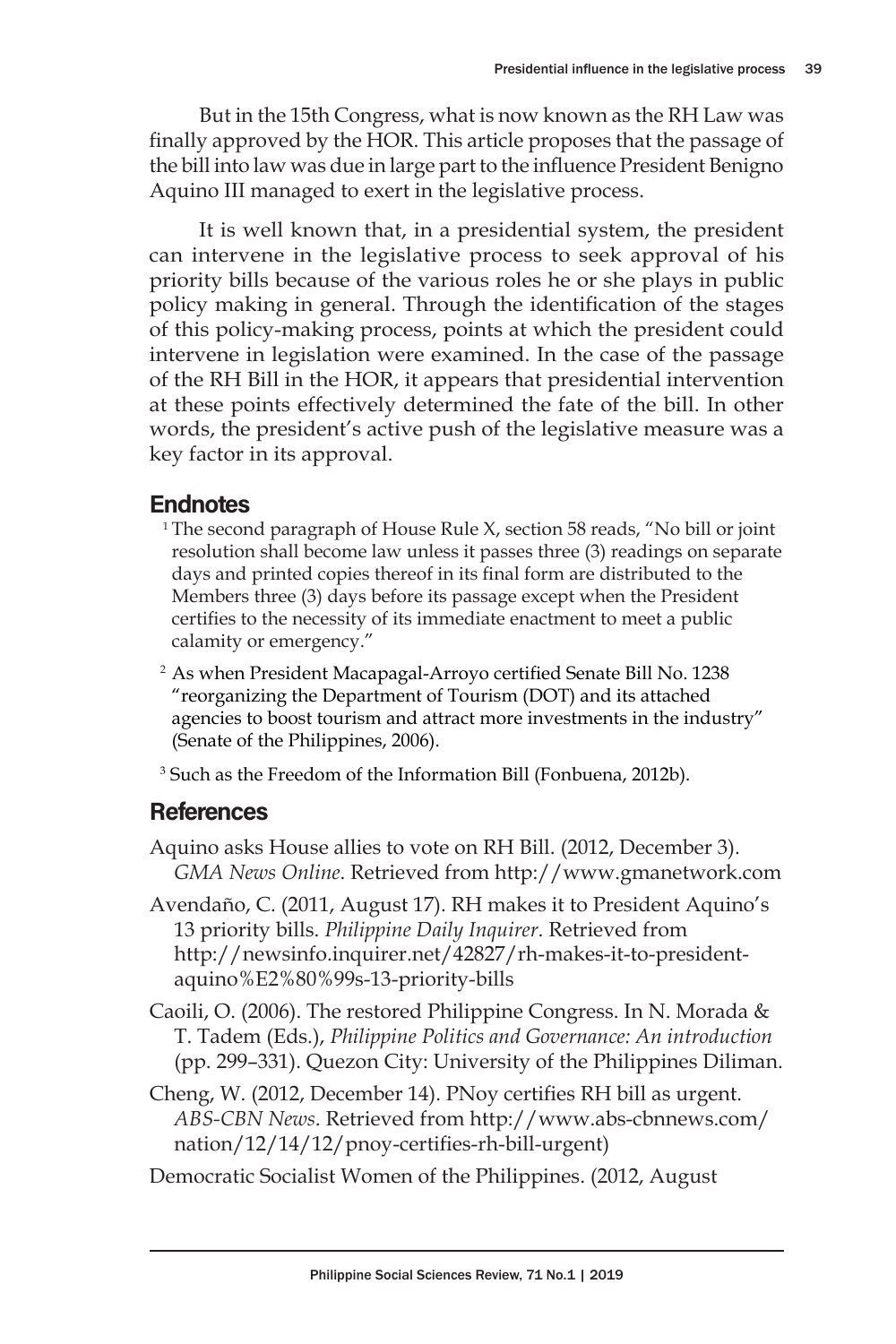16). Chronology of RH Bills. Retrieved from http://dswp.org. ph/2012/08/16/3028/

- Esguerra, C., & Cabacungan Jr., G. (2008, October 17). Arroyo set to veto RH bill. *Philippine Daily Inquirer*. Retrieved from http:// newsinfo.inquirer.net/inquirerheadlines/nation/view/20081017- 166866/Arroyo-set-to-veto-RH-bill?ModPagespeed=off
- Fonbuena, C. (2012a, August 15). Tool vs. RH Bill: Privilege speeches. *Rappler*. Retrieved from http://www.rappler.com/nation/10587 anti-rh-bill-solons-continue-to-prevail-in-lower-house

\_\_\_\_\_\_\_\_\_\_ (2012b, December 2). Aquino urged to certify FOI bill as urgent. *Rappler*. Retrieved from http://www.rappler.com/ nation/17118-aquino-urged-to-certify-foi-bill-as-urgent

\_\_\_\_\_\_\_\_\_\_ (2012c, December 30). RH law: The long and rough road. Rappler. Retrieved from http://www.rappler.com/ newsbreak/18730-rh-law-the-long-and-rough-road

Gleiber, D. W., & Shull, S. A. (1992). Presidential influence in the policymaking process. *Western Political Quarterly*, *45*(2), 441-467.

- Gonzales predicts House approval of RH Bill. (2012, December 5). *Vox Bikol*. Retrieved from http://www.voxbikol.com
- HB 4110 junked. (2004, January 15). *The Varsitarian, 75*(8). Retrieved from http://varsitarian.net/witness/church\_news/hb\_4110\_ junked
- House of Representatives of the Philippines. (2012a). Journal No. 39, p. 52. Retrieved from http://congress.gov.ph/download/ journals\_15/J39\_3.pdf
- House of Representatives of the Philippines. (2012b). Journal No. 40, p. 2. Retrieved from http://congress.gov.ph/download/ journals\_15/J40\_3.pdf
- Philippine Legislators' Committee on Population and Development Foundation, Inc. (n.d.) *Who we are*. Retrieved from https://www. plcpd.org.ph/
- Rebullida, M.L. (2006). The Philippine Executive and redemocratization. In N. Morada & T. Tadem (Eds.), *Philippine Politics and Governance: An introduction* (pp. 179–215). Quezon City: University of the Philippines Diliman.
- Reproductive Health Advocacy Network. (n.d.) *About us*. Retrieved from http://reproductivehealthadvocacynetwork.blogspot.com/
- Republic of the Philippines. (2001). House Bill No. 4110. Retrieved from http://dirp3.pids.gov.ph/population/documents/HB4110. pdf
	- \_\_\_\_\_\_\_\_\_\_. (2004). House Bill No. 16. Retrieved from http://www.